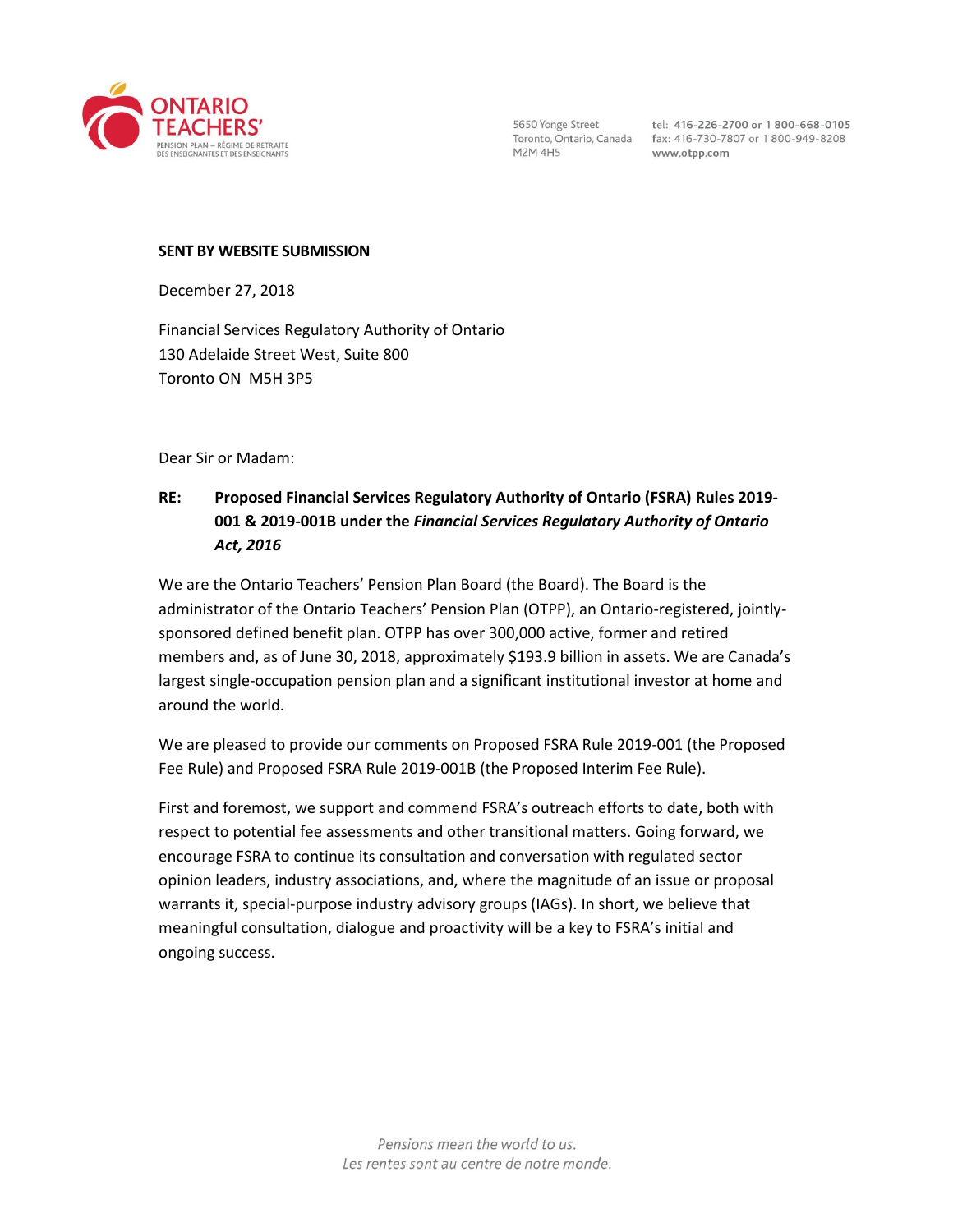### **The Proposed Fee Rule**

We support FSRA's vision of a fee rule based on the five principles of: **simplicity**, **consistency**, **fairness**, **transparency** and **future focus** (the Five Fee Principles). Against this backdrop, our specific comments on the Proposed Fee Rule are as follows.

## (a) *Fees Based on Budget*

The Board believes that FSRA's proposed approach to base annual assessments for the coming fiscal year on budgeted expenses published in advance of the fiscal year will contribute to the principles of simplicity, transparency and future focus.

In particular, we agree that FSRA's proposed approach will be simpler than the current approach of truing up assessments *after* the fiscal year has ended, the existing assessment model for the Financial Services Commission of Ontario (FSCO).

## (b) *Direct and Common Costs*

The Board understands the need for the Proposed Fee Rule to distinguish between "common costs" and "direct costs". In particular, the Board recognizes that certain FSRA expenses will be necessary for FSRA to incur in order for it to be in a position to regulate *all*  regulated sectors. The Board supports this distinction in Section 2.2 of the Proposed Fee Rule.

## (c) *A Variable Rate Approach for the Pension Plan Sector*

In principle, the Board supports a variable rate approach for the pension plan sector if the variable rate approach continues to operate through the lens of the Five Fee Principles. In particular, the Board accepts that fee assessments may vary from one year to the next as FSRA's budgeted expenditures and plan membership headcount increase or decrease.

(d) *Fee Levels*

While FSRA's proposed removal of the current annual assessment cap per plan of \$75,000 and the introduction of uniform per member rates for all members, former members, retired members and other beneficiaries would, based on OTPP's current membership levels, increase its annual assessment, the Board nevertheless supports FSRA's mandate and desires an efficient, innovative, adaptive, technologically-equipped regulator staffed with appropriate levels of pension sector expertise.

The Board understands that plans like the OTPP may need to pay assessments at such a level to ensure this kind of effective regulation, even if those assessments end up being higher than what OTPP pays currently.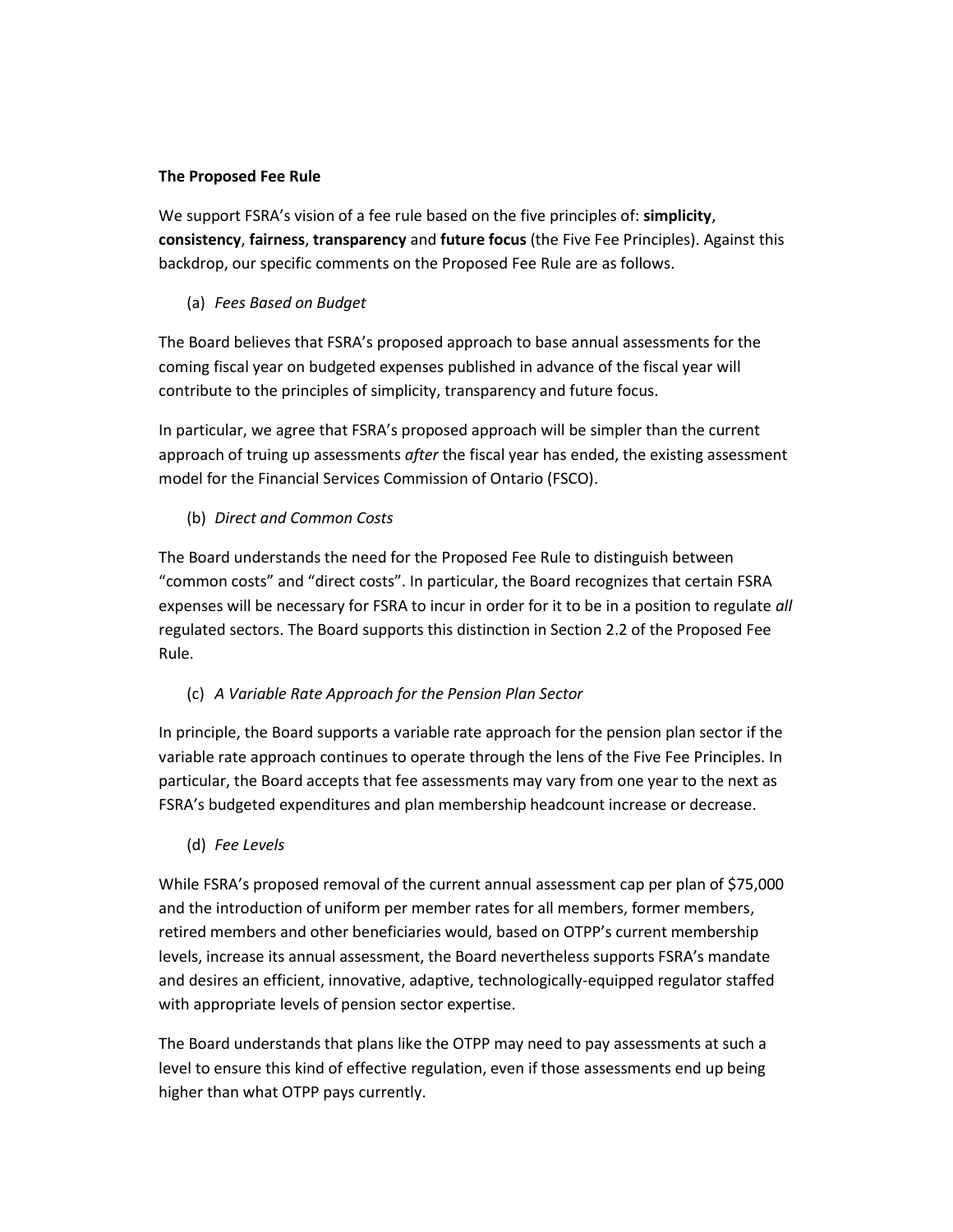## (e) *Definition of "Other Beneficiary"*

Subsection 7.1(1) defines "beneficiaries", with respect to an assessable pension plan, to mean "the aggregate number of members, former members, retired members and other beneficiaries of the pension plan". In turn, per capita fees under subsection 7.1(3) are based on the number of the plan's "beneficiaries".

While it is reasonably clear who will constitute a "member", "former member" or "retired member", given corresponding definitions in the *Pension Benefits Act* (PBA), the PBA *does not* define "beneficiary". It is therefore unclear whom the phrase "other beneficiaries" is meant to include and exclude. Potential non-member beneficiaries (as that term is colloquially used) under a pension plan could include:

- Spouses contingently entitled to or actually receiving a survivor pension.
- Former spouses contingently entitled to a share of a member's, former member's or retired member's pension under a family law arrangement.
- Dependent children contingently entitled to or actually receiving dependent children's pension benefits, for those plans (including OTPP) that provide for dependent children's pension benefits.
- Designated beneficiaries of members' pre-retirement death benefits, when such benefits have yet to be paid.
- Estates of members entitled to pension benefits on the death of the member, when such benefits have yet to be paid.

FSCO's currently-approved form of Annual Information Return (AIR), upon which FSCO assessments are currently based, similarly requires a headcount of "other beneficiaries". FSCO's current instructions to administrators for completing the AIR clarify that the term "other beneficiaries" is limited to: "…any person who is the surviving spouse or beneficiary of a former member of a pension plan, if the surviving spouse or beneficiary is receiving a pension from the plan as a result of the death of the former member." (emphasis added)

Given that it is uncertain whether FSRA will maintain the current form of the AIR or the definition of "other beneficiaries" included in FSCO's current instructions to the AIR, we recommend adding a definition to the Proposed Fee Rule limiting "other beneficiaries" to the persons *actually* in receipt of a pension from the plan as a result of the death of a former member, similar to the above.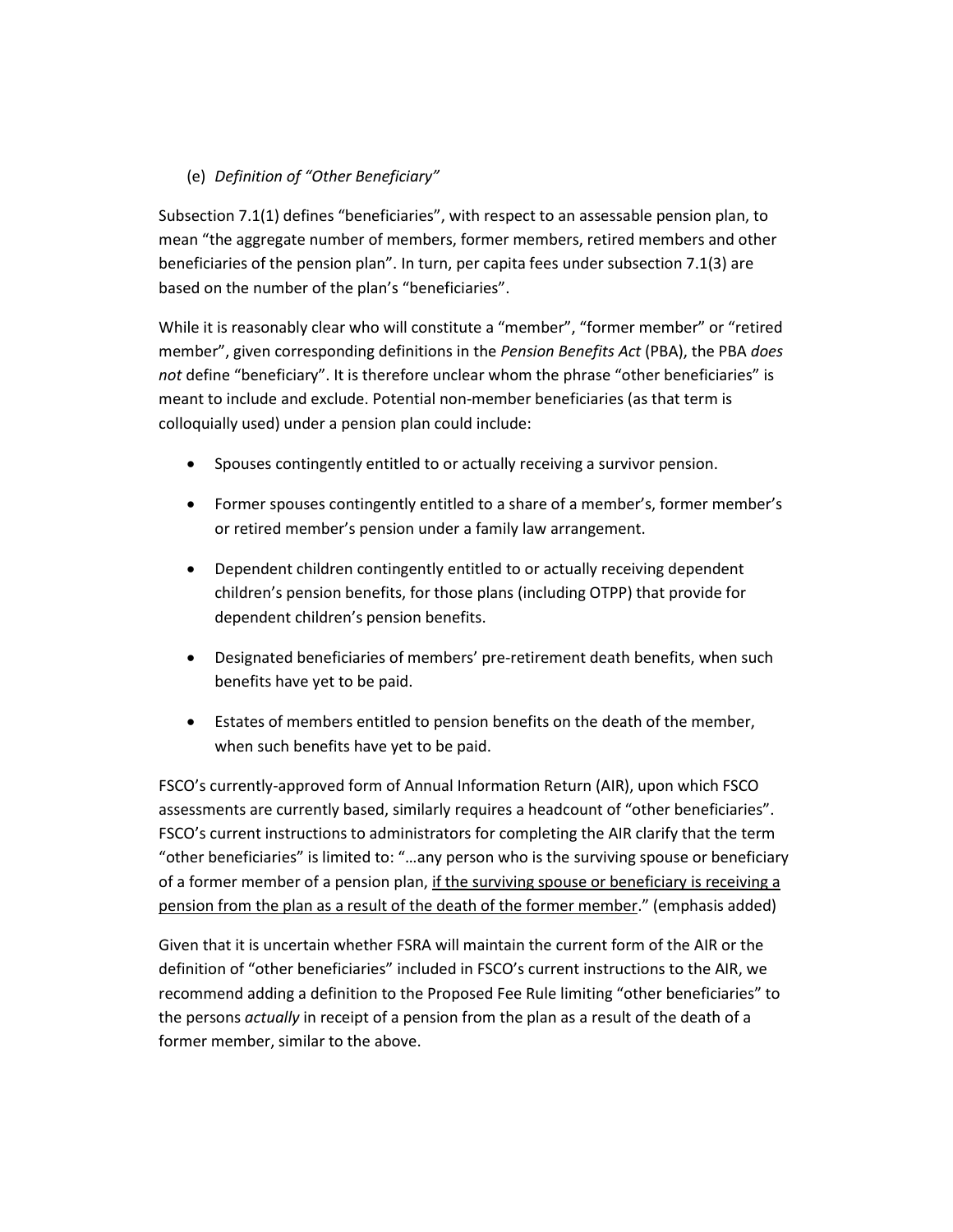### (f) *Timing to Pay Fees*

Subsection 7.1(5) of the Proposed Fee Rule would shorten the time that administrators have to pay annual assessments from 30 days from the date of the invoice (under the current FSCO model) to 14 days from the date of the invoice. As a practical matter, the Board accordingly encourages FSRA to consider timely methods of transmitting invoices, including electronically, to ensure that administrators are able to meet the shorter turnaround time.

## (g) *Continued Consultation*

The Board is encouraged to see that FSRA anticipates posting and consulting on its 2019-20 draft budget in early 2019. As noted above, the Board believes that continued consultation will lead to better regulation, both for the regulated sectors and for FSRA itself.

As well, although the Proposed Fee Rule anticipates that FSRA may review its fee rule in the "near-to-midterm (e.g. in three years' time)", we expect that FSRA will also engage in earlier, more informal assessments of how the fee rule has operated, what has worked, and what could be improved, especially after FSRA's inaugural fiscal year. FSRA suggests as much in its discussion of the Proposed Fee Rule, in which it envisions "dialogue between FSRA and its stakeholders… particularly following FSRA's first budget cycle".

These more informal assessments could provide a further opportunity for stakeholder consultation and "taking the pulse" of the regulated sectors. The Board anticipates that it would be able to participate meaningfully in any such conversations.

#### **The Proposed Interim Fee Rule**

The Board supports the fallback of the Proposed Interim Fee Rule if the adoption of the Proposed Fee Rule is delayed. However, given the additional lens of the Five Fee Principles applicable to the Proposed Fee Rule, as well as the Proposed Fee Rule's comparative robustness, the Board is hopeful that it will not become necessary for FSRA to revert to the Proposed Interim Fee Rule.

The Board encourages FSRA and the Government of Ontario to work toward timely approval and implementation of the Proposed Fee Rule, so that it may be applicable to FSRA's operations from day one.